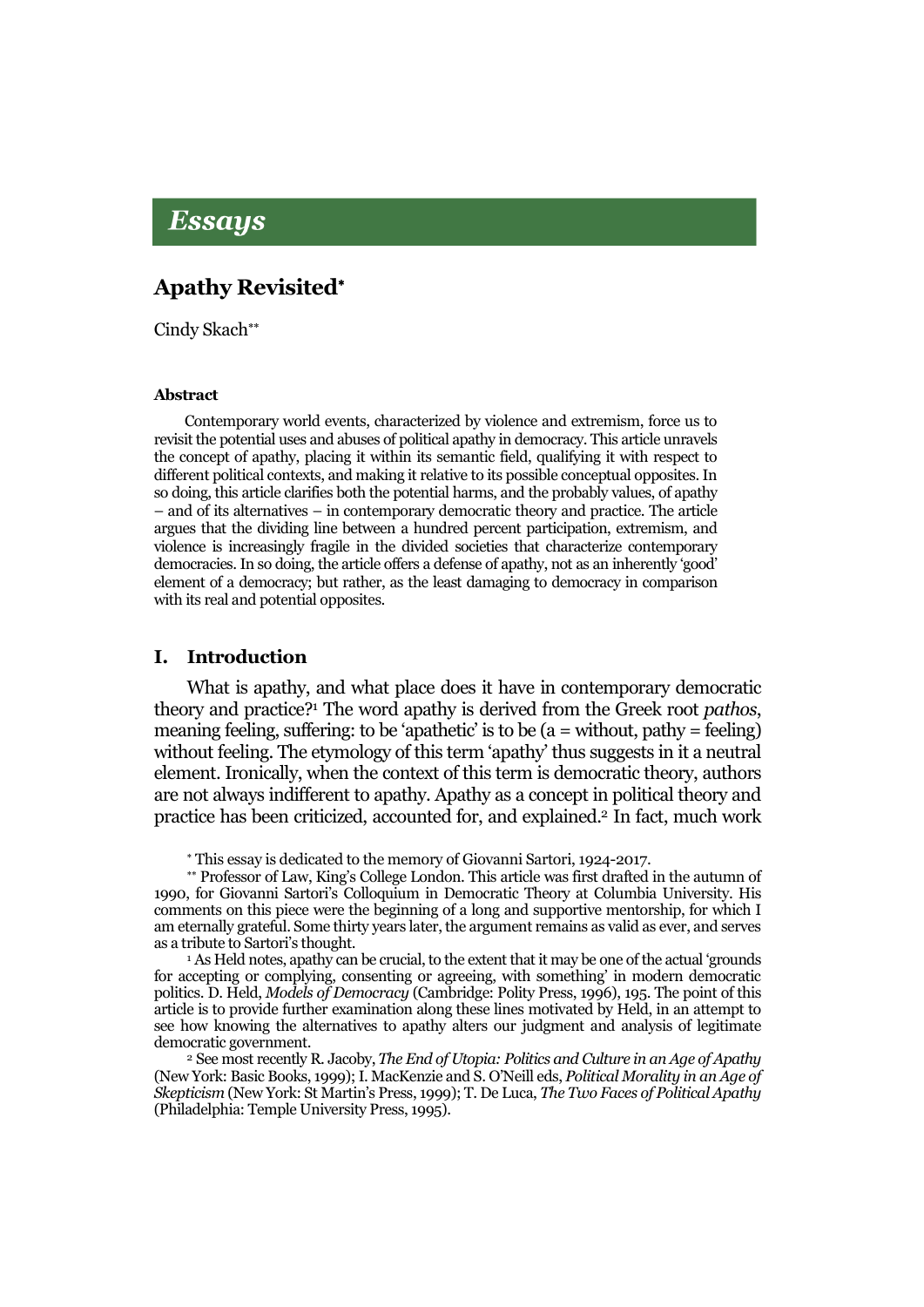has been done to measure apathy, to suggest its potential sources, and to identify the apathetic 'elements' of society.3 Discussions defending apathy in politics have met with even more criticisms.4 What becomes apparent in this literature, however, is that the critics and defenders of apathy are often talking past one another. This is due, in part, to their less than explicit discussion of key conceptual questions: To what particular group does apathy refer, what is the degree of apathy being discussed, and perhaps most crucially, what do we perceive as the potential and real alternative(s) to apathy?

This lack of specification in the literature leads us to wonder, how do the criticisms and defenses of apathy gain or lose significance as the referents, the degrees, and the alternatives to apathy change? Can apathy be healthy for democracy? If so, why and when? These questions are increasingly relevant in today's world, as scholars and practitioners seek institutional arrangements that might effectively, and democratically, help polities best accommodate difference.5 The question, 'when apathy?' is therefore timely and interesting for both the theory and practice of democracy in the contemporary world.6 Yet unless the concept is unraveled, ie – qualified in different contexts and made relative to its possible conceptual opposites – the critics and the defenders of apathy will continue to talk past one another, and we may never clearly identify the potential harms or values of apathy, or its alternatives, in contemporary politics.<sup>7</sup> This paper therefore 'revisits' apathy in an attempt to clear up the concept for discussion, and then to suggest the conditions under which apathy may actually be healthy for democracy, and those in which it may not.

<sup>3</sup> I have in mind M. Rosenberg, 'Some Determinants of Political Apathy', in H. Eulau et al eds, *Political Behavior* (Glencoe: The Free Press, 1955), 160-169; G. Di Palma, *Apathy and Participation* (New York: Free Press,1970); and more recently, R. Putnam, S. Pharr and R. Dalton, 'Introduction: What's Troubling the Trilateral Democracies?', in S. Pharr and R. Putnam eds, *Disaffected Democracies. What's Troubling the Trilateral Countries* (Princeton: Princeton University Press, 2000).

<sup>4</sup> For example, see B. Berelson, 'Democratic Theory and Public Opinion' 16 *Public Opinion Quarterly*, 313 (1952), discussed below.

<sup>5</sup> A. Stepan, 'Modern Multinational Democracies: Transcending a Gellnerian Oxymoron', in J. Hall ed, *The State of the Nation: Ernest Gellner and the Theory of Nationalism* (Cambridge: Cambridge University Press, 1998), 219-239. Also see E. Gellner, *Nations and Nationalism*  (Oxford: Blackwell, 1983); B. Anderson, *Imagined Communities: Reflections on the Origin and Spread of Nationalism* (London: New Left Books, 1983); S. Huntington, *The Clash of Civilizations and the Remaking of the Modern World* (New York: Simon & Schuster, 1996).

<sup>6</sup> Empirically, well before Brexit, the June 2004 elections to the European Parliament already showed what newspapers refer to as a voter apathy rate of fifty-five percent, and European politicians worry that neither the 'democratic and civil ethos,' nor the 'praxis,' of the European polity is in good health. Indeed, since the first European parliamentary elections in 1979, an increasing number of Europeans have either voted for 'Eurosceptic' political parties, or have simply abstained from voting altogether, raising interesting questions.

<sup>7</sup> On conceptual cleaning, see R. Adcock and D. Collier, 'Measurement Validity: A Shared Standard for Qualitative and Quantitative Research' 95 *American Political Science Review*, 529-546 (2001); G. Sartori ed, *Social Science Concepts: A Systematic Analysis* (Beverly Hills: Sage, 1984).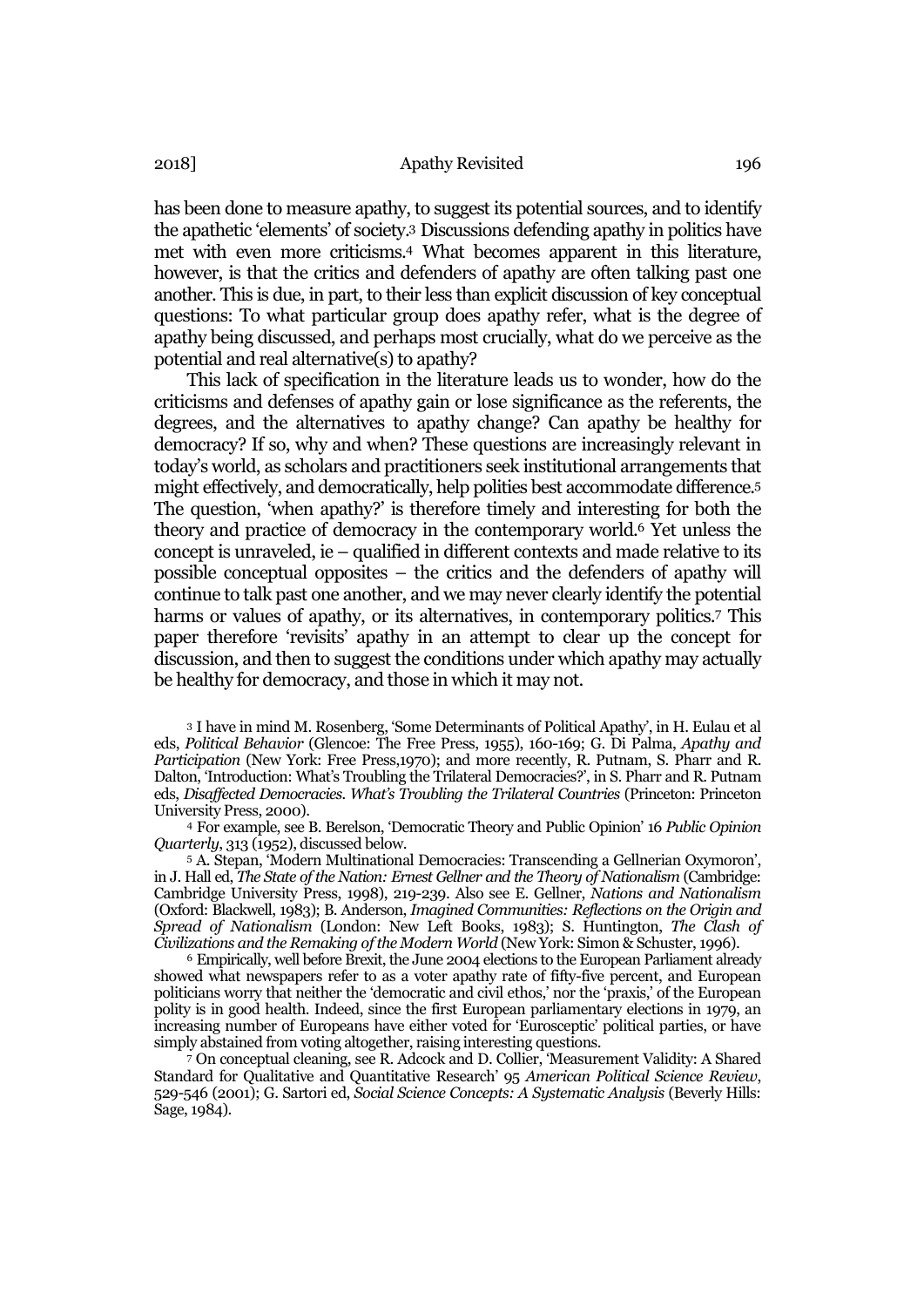### II. Debating Apathy

W.H. Morris-Jones offers one of the first defenses of apathy and argues its place in contemporary democratic theory, providing the starting point for this discussion.8 For Morris-Jones, apathy refers to a citizen's non-participation in voting (non-voting). The opposite of apathy, in his context, is voting, exercising the right to vote. He distinguishes the right to vote from the duty to vote, and subsequently questions the existence, justification or value of the latter for the functioning of political institutions. The context of the discussion is parliamentary democracy, which he asserts may be regarded in two ways: First, it may be viewed as a system of government resting primarily on participation and consent such that 'the more there is of these (measured quantitatively) the better.' In this case, emphasis on an obligation to vote is expected, 'for to withhold one's vote is to make the system as a whole the poorer'. However, when parliamentary democracy is viewed in another manner, as a way of 'dealing with business', it is 'distinguished by its love of trial and its willingness to admit error', and then

'Participation and consent may be useful and desirable, but only as aids to a complete and adequate debate… All that is imperative for the health of parliamentary democracy is that the right to vote should be exercised to the extent necessary to ensure that the play of ideas and clash of interests can take place'.9

In sum, when parliamentary democracy is thought not to rest upon maximized electorate participation (voting maximized quantitatively), but rather, on the optimal degree of electoral participation that expresses the diverse interests in society, 'heavy polls are largely irrelevant to the healthy conduct of political business'.10

One criticism is that Morris Jones' argument assumes that apathy will be proportionate in each sector of the society with different interests. In other words, those who do choose to participate, although a fraction of the whole, will represent the diverse interests of the whole. Yet, don't different sectors of society, citizens with different levels of education for example, tend to vote more than others?11 Does Morris Jones expect class-proportionate apathy in spite of this? Probably not – but his point is simply to explain how parliamentary democracy can work at all given an apathetic part of society, and his observation is that as

<sup>8</sup> W.H. Morris Jones, 'In Defense of Apathy: Some Doubts on the Duty to Vote' *Political Studies*, II, 25-37 (1954).

<sup>11</sup> B.Jr. Powell, 'American Voter Turnout in Comparative Perspective' 80 *American Political Science Review*, 17-43 (1986), is interesting here. Also see R. Timpone, 'Ties That Bind: Measurement, Demographics, and Social Connectedness' 20 *Political Behavior*, 53-77 (1998). The point is also related to J.S. Mill, *The Subjection of Women*, edited by S. Mansfield ed (Arlington Heights: AHM Publishing, 1980).

<sup>9</sup> ibid 35.

<sup>&</sup>lt;sup>10</sup> ibid 35.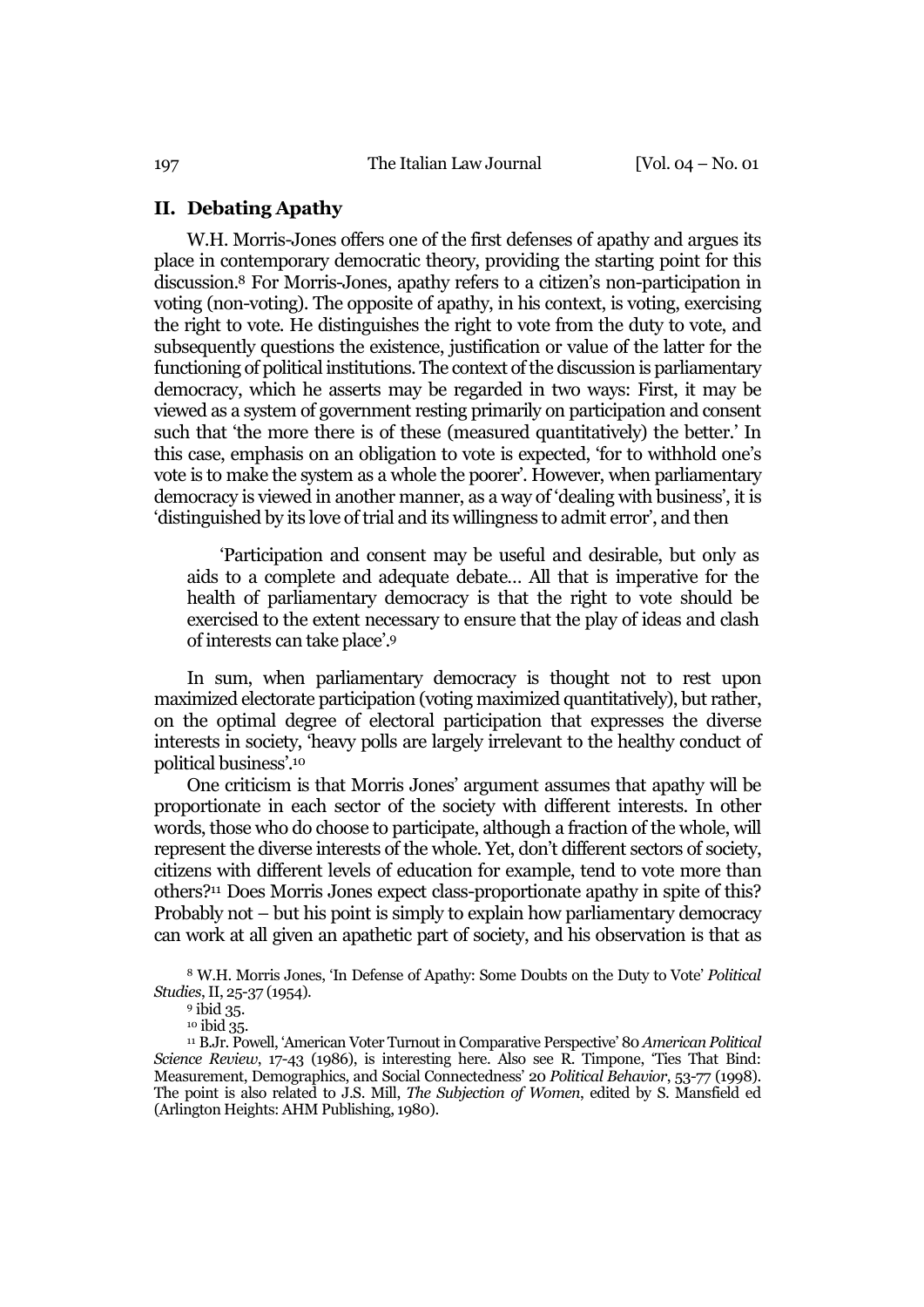long as the minimal degree of voting expresses the diverse interests in society, apathy does not harm the system. He agrees that

'a people gets the politicians it deserves; that corrupt and weak political leaders indicate a lack of developed standards among those who choose them; and that such a lack in turn comes from inadequate interest…'. 12

This said, Morris Jones doubts that this possible low-quality problem could be solved by an increase in quantity. We note, therefore, that his defense of apathy in the electorate is also based on his doubts as to the ability of 'a quantitative instrument designed to make a qualitative choice', to work as planned.13

Next, Morris Jones continues to defend apathy 'on more positive grounds, on the ground that it is a political virtue', an aid to and proof of liberal democracy. Quoting Hogan (1923), Morris Jones contends, 'the apathy or caprice for which political democracy has been blamed is seen to be rather to its credit than otherwise'. And since apathy attests to the fact that

' "people are free to interest themselves or disinterest themselves, as they please in politics…The apathetic part of the electorate"…is a sign of a liberal democracy…'. 14

That is to say, being a liberal democracy, it recognizes and accepts the fact that

' " there are and always will be some persons for whom political activity would be largely a waste of time and talent" and is prepared to leave them alone'.15

Let's pause on this point. Here Morris Jones suggests the existence of a link between liberal democracy and apathy: he associates a democracy's acceptance of apathy with the 'understanding and tolerance of human variety' – two conditions which are facilitating to, as well as characteristic of  $-$  liberal democracy in a pluralistic society. But Morris Jones seems to suggest, moreover, that the freedom to vote and the freedom not vote, to *not take part* in the democratic procedure, these freedoms together, are liberty. One indication of liberty for Morris Jones, then, would be not only 'I can participate if I want to', but also, conversely, where our context is participation-as-voting, 'I don't have to participate ifI don't want to'. In order to test the relationship, can we imagine

<sup>15</sup> ibid 36-37.

<sup>12</sup> W.H. Morris Jones, n 8 above, 36.

<sup>13</sup> See Sartori's discussion of 'selection' in elections. G. Sartori, *The Theory of Democracy Revisited*, 140 (Chatham, New Jersey: Chatham House, 1987).

<sup>14</sup> W.H. Morris Jones, n 8 above, 36.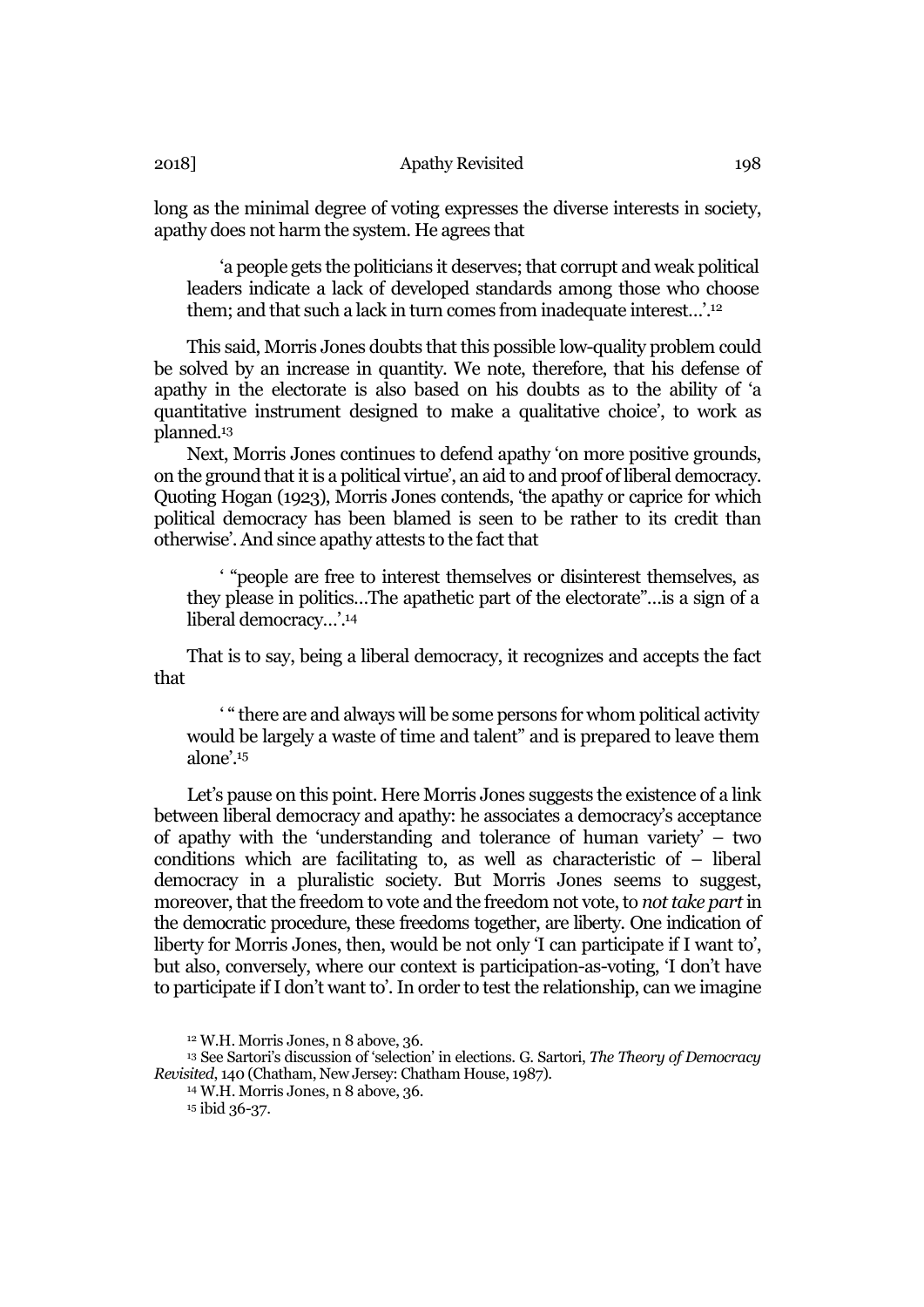a political system which does not allow apathy in the electorate, where the 'I don't have to participate (vote) if I don't want to' is not an acceptable statement, and predict that negative liberty in this system may also be restricted? Indeed, totalitarian regimes, where voting is mandatory and liberty is negated, seem to fit well. Yet, the 'apathy representing liberty' relationship cannot be stretched too far. Thresholds and degrees of indifference are important. Moreover, liberty is not an 'effortless' thing: It needs effort. Harold Laski reminds us 'Liberty cannot help being a courage to resist the demands of power at some point that is deemed decisive'.16 The point is driven home by Sartori who stresses that

'liberty as nonrestraint is not an end in itself, and political freedom requires positive action and active resistance.17 Where there is wholesale apathy, liberty is easily lost'.

Now before the discussion gets stretched too far, I should add that nowhere does Morris Jones advocate 'wholesale apathy'. But, this helps to demonstrate the point: degrees, referents and qualifications are crucially important in these discussions and criticisms.

Another premise on which Morris Jones' defense is based is, what he calls, apathy's 'beneficial effect on the tone of political life itself'. An 'apathetic part of the electorate' is 'a more or less effective counter-force to the fanatics who constitute the real danger to liberal democracy'.18 Here, Morris Jones is specific: the referent of apathy is the electorate; its beneficial quality is recognized relative to its potential opposite – fanaticism; and, apathy is qualified as a more or less effective counterforce, not as the best or absolute answer to extremism (defined here as fanaticism).

Summing up, we have discussed Morris Jones' defense of apathy as nonvoting with respect to (a) his contention that a right to vote is not necessarily an obligation to vote; (b) his argument that the toleration of apathy in a liberal democracy underscores the liberalism of that democracy; and, (c) his identification of a 'counter-force' quality of apathy, which acts as a cushion to fanaticism. One final point of his defense may be added to this list: Morris Jones indicates the potential 'limiting' quality of apathy: apathy limiting the politicization of society. He warns that a

'State which has 'cured' apathy is likely to be a State in which too many people have fallen into the error of believing in the efficiency of political solutions for the problems of ordinary lives'.19

Morris Jones drives his point (against politicization) home by emphasizing

<sup>16</sup> H. Laski (1930), quoted in G. Sartori, n 13 above, 329.

<sup>17</sup> G. Sartori, n 13 above, 305.

 $18$  W.H. Morris Jones, n  $8$  above, 35.

<sup>19</sup> W.H. Morris Jones, n 8 above, 37.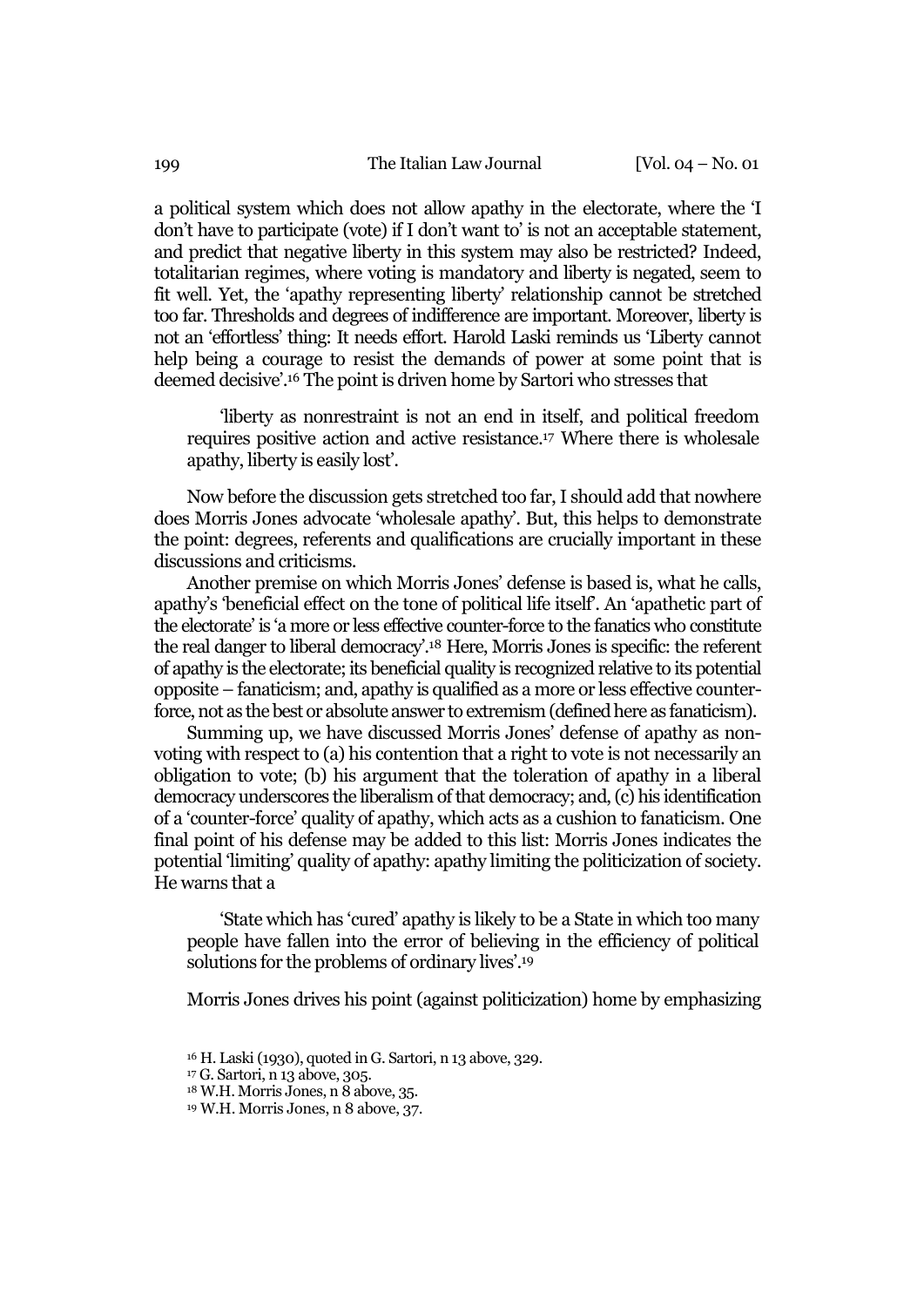that 'man is a great deal more than a political animal; and the best parts of the best men are those with which parliament has nothing to do'.20

Another often-cited 'defender' of apathy is Bernard Berelson who claimed, 'lack of interest by some people is not without its benefits, too'.21 Berelson's reasoning is that in order for a 'mass democracy' to function in a 'complex society', certain 'political shifts' are necessary, and these necessary political shifts are facilitated by maneuvering room and compromise. Compromise, in turn, and according to Berelson, is 'more often induced by indifference.' Let's ask an important question, one that he asks implicitly, and answers explicitly. In Berelson's contention that compromise is more often induced by indifference, the question then becomes, more often than what? In other words, what are his perceived potential alternatives to indifference that would not be as conducive to compromise? Or, similarly, against what other *kind* of participation does nonparticipation fare better? The answer is easily extracted from his discussion on 'Involvement and Indifference,' by noting that each citation of participation is qualified in the extreme. In other words, his perspective is really one advocating indifference 'by some' as opposed to 'all the people…deeply involved'. In fact, almost everywhere that participation is mentioned in the discussion of indifference, it is *qualified* by an adjective indicating the extreme sense of the term, in degree of intensity and extension: 'Extreme interest goes with extreme partisanship and might culminate in rigid fanaticism that could destroy democratic processes if generalized throughout the community'.22 What's more, Berelson does not suggest a necessarily causal relationship between extreme participation and the dangers of fanaticism; his 'might' and 'could', as well as the 'if generalized' suggest only possible dangers and potential consequences. Berelson's other references to participation are, likewise, all qualified. And of equal importance, his defense of apathy is not one of wholesale indifference, but rather that of a limited apathy, as opposed to a potential and qualified-in-the-extreme participation. Berelson does not exalt widespread apathy in a so-called 'elitist revolt from the masses'; Rather, he indicates the benefits of 'lack of interest by some people', 'moderate indifference', and 'action with little passion behind it' when the other possibility is a population 'too interested in politics' and 'motivated by strong sentiments'.

Now with this light on his discussion, can we find evidence in it to prove Berelson's so-called 'elitist fear' of participation? It was Bachrach who found, in Berelson, a 'revolt from the masses'.23 It cannot be found here. Berelson's fear is one of extreme partisanship and extreme interest, of a rigid fanaticism that we

<sup>20</sup> Hogan (1930), in W.H. Morris Jones, n 8 above, 37.

<sup>21</sup> B. Berelson, P. Lazarsfeld and W.N. McPhee, *Voting* (Chicago: University of Chicago Press, 1954), 314.

<sup>22</sup> ibid.

<sup>23</sup> P. Bachrach, *The Theory of Democratic Elitism: A Critique* (Lanham: University Press of America, 1980), 33-35.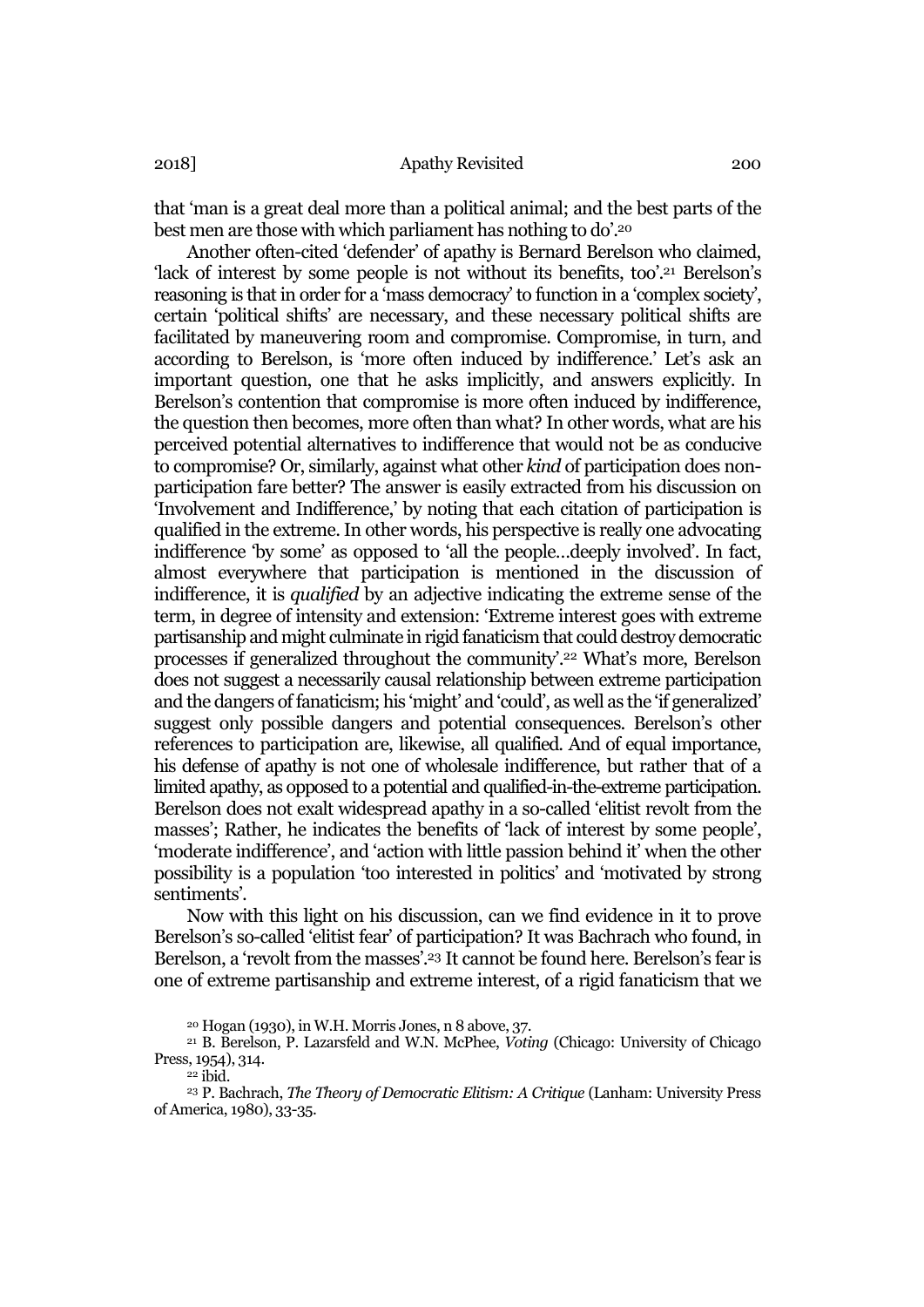probably are all ('elitist' and non-elitist alike) fearful of. Consequently, any discussion using Berelson's 'defense of apathy' as a proof of his 'elitist revolt from the masses', is simply unfounded. Berelson does confuse us somewhat by having different referents in the discussion. 'Extreme Partisanship' may imply a level of participation beyond voting. It also interestingly suggests a relationship between the party activists and the electorate: When extremist party mobilizers mobilize inactive members of the electorate – what are the possible outcomes? If all that happens is that the 'intense, extremized participant usefully challenges an excess of inertia of the inert citizen,' he may therefore be 'performing a positive role within the context of representative democracy'.24 But there are at least two cases where this mobilization may be destructive to democracy: (a) when mobilization leads in a direction towards 'the permanent participation of all in everything' which is, in Dahrendorf's view, 'in fact a definition of total immobility,'25 or (b) when increased mobilization of the electorate by extreme party activists leads to an extremist 'knowledge-negating' tyranny of the majority resembling something like the Weimar Republic.26 If this is Berelson's fear of the masses, then the point is well taken: moderate apathy fares better for democracy than both immobility and tyranny.

Berelson's defense is much like that of Morris Jones' defense, in that both authors indicate the usefulness of apathy as opposed to its opposite –participation qualified in the extreme, where extreme refers to number of participants *or* intensity (sometimes both), of which the consequences may be immobility or fanaticism, respectively.

Yet, one critique of these authors is that neither Morris Jones nor Berelson explicitly mentions the threshold at which apathy stops being an effective counterforce to fanaticism, and starts to reflect a 'serious defect of democracy.' It at first appears from Morris Jones' defense that he assumes apathy to be equally distributed among social classes, and therefore, while parliamentary democracy 'demands expression of interests', 'All that is imperative for the health of parliamentary democracy' is that the right to vote be used 'only to the extent necessary to ensure that the play of ideas and clash of interests can take place'.27 But we could ask: If there are some inactive groups, with interests unique to that group, how will *their* interests be articulated so that a representative 'play'

<sup>24</sup> G. Sartori, n 13 above, 119.

<sup>25</sup> R. Dahrendorf, 'Citizenship and Beyond: The Social Dynamics of the Idea' *Social Research*, 691-692 (1974) (also quoted in G. Sartori, n 13 above, 246).

 $26$  The exception, and thus the problem (theoretically) is the abstentionist; he is not participating, yet if his non-participation is some sort of 'statement', if indeed it 'means something', then he may still feel intensely on the subject and not be indifferent. What we do here to simplify is to consider participation as behavior, as taking part, and apathy as nottaking-part. Therefore, intensions or feelings, though important, don't count in our cases. Still, it's worth noting that the abstentionist may appear apathetic in the electoral sense, but if he doesn't like the outcome and has intense feelings, he may become quite active.

<sup>27</sup> W.H. Morris Jones, n 8 above, 35.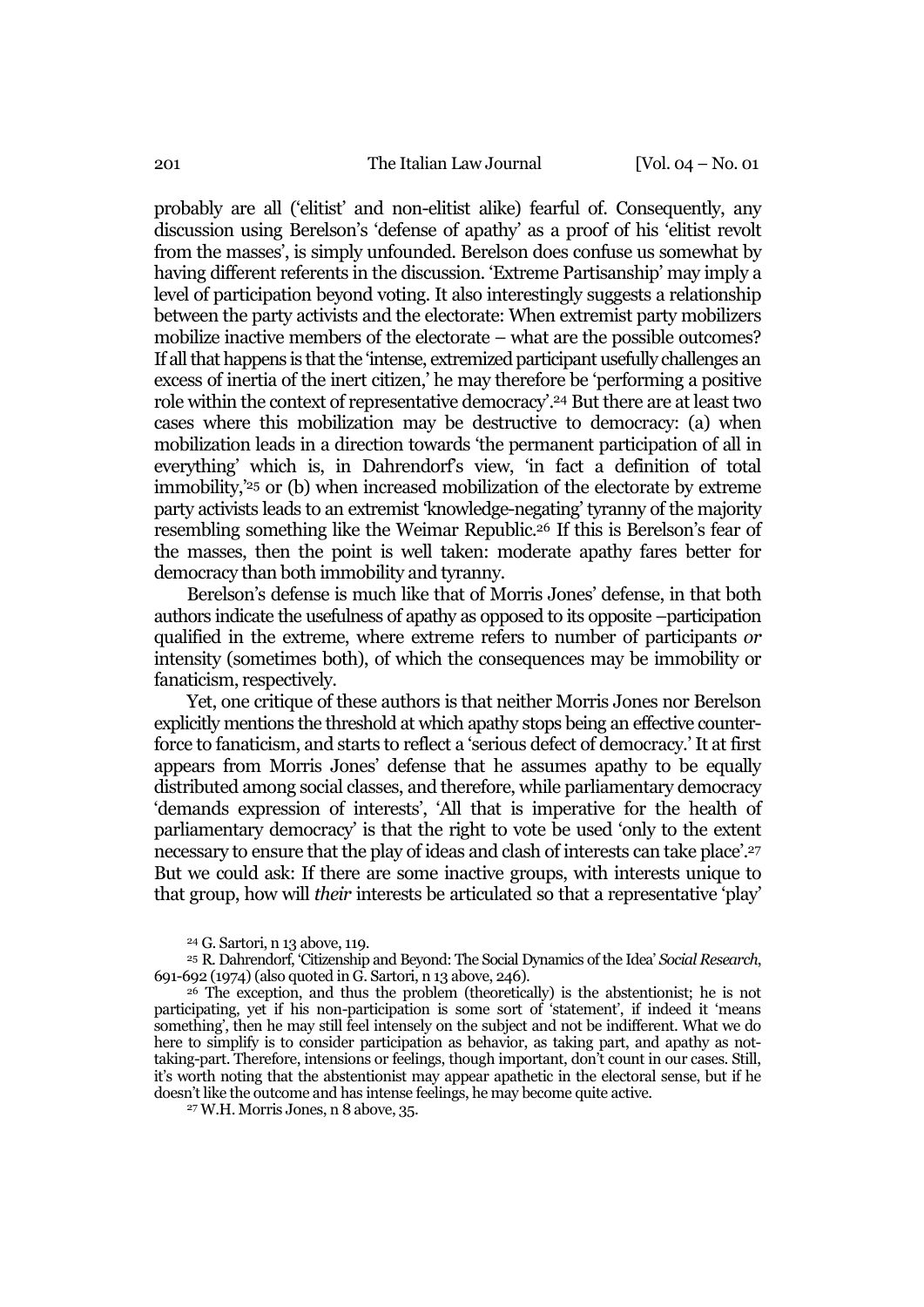and 'clash' could take place? Now, out of fairness to Morris Jones' discussion, he does not claim that democracy *should* work like this, or that this way is good, but rather, he indicates what is necessary so that it can work at all. In effect, he states that

'it will no doubt be said that a people gets the politicians it deserves; that corrupt and weak political leaders' are ultimately due to "inadequate interest" from the electorate'.28

Berelson, on the other hand, explicitly addresses this problem in an earlier work, which may have been overlooked by his anti-elitist critics.<sup>29</sup> In this essay Berelson does support the view of those theorists who suggest, 'a sizable group of less interested citizens is desirable as a 'cushion' to absorb the intense action of highly motivated partisans.' He notes further:

'If everyone in the community were highly and continuously interested, the possibilities of compromise and of gradual solution of political problems might well be lessened to the point of danger'.30

And most important for our thread of the discussion is Berelson's suggestion that what democracy perhaps 'really requires is a body of moderately and discontinuously interested citizens within and across social classes'.31 This qualification is important for two reasons; (1) it re-emphasizes Berelson's defense as being one of moderate indifference, or 'discontinuous indifference', as opposed to unrestricted indifference, and (2) it indicates that where Berelson supports apathy, it is a support for *proportional apathy*, that is, 'within and across social classes'.

Again we can raise the same question: is 'proportional apathy' probable, or are some classes more apathetic? It is Dahl who suggests that apathy is found within certain classes more than others.<sup>32</sup> He contends, 'in the real world, political indifference (apathy) is in fact inversely proportional to education and several other indices of knowledge'.33 Dahl's interest in the 'disinterested' really is part of his inquiry as to the relationship between participation, consensus, and polyarchy. Dahl indicates that 'current evidence suggests that in the United States the lower one's socioeconomic class, the more authoritarian one's predispositions and the less active politically one is likely to be'.34 Assuming this relationship to be true, Dahl then infers that if the 'authoritarian minded',

<sup>34</sup> ibid 89.

<sup>28</sup> ibid 36.

<sup>29</sup> B. Berelson, n 4 above.

<sup>30</sup> ibid 317.

<sup>31</sup> ibid 109.

<sup>32</sup> R. Dahl, *A Preface to Democratic Theory* (Chicago: University of Chicago Press, 1956).

<sup>33</sup> ibid 39 fn 5.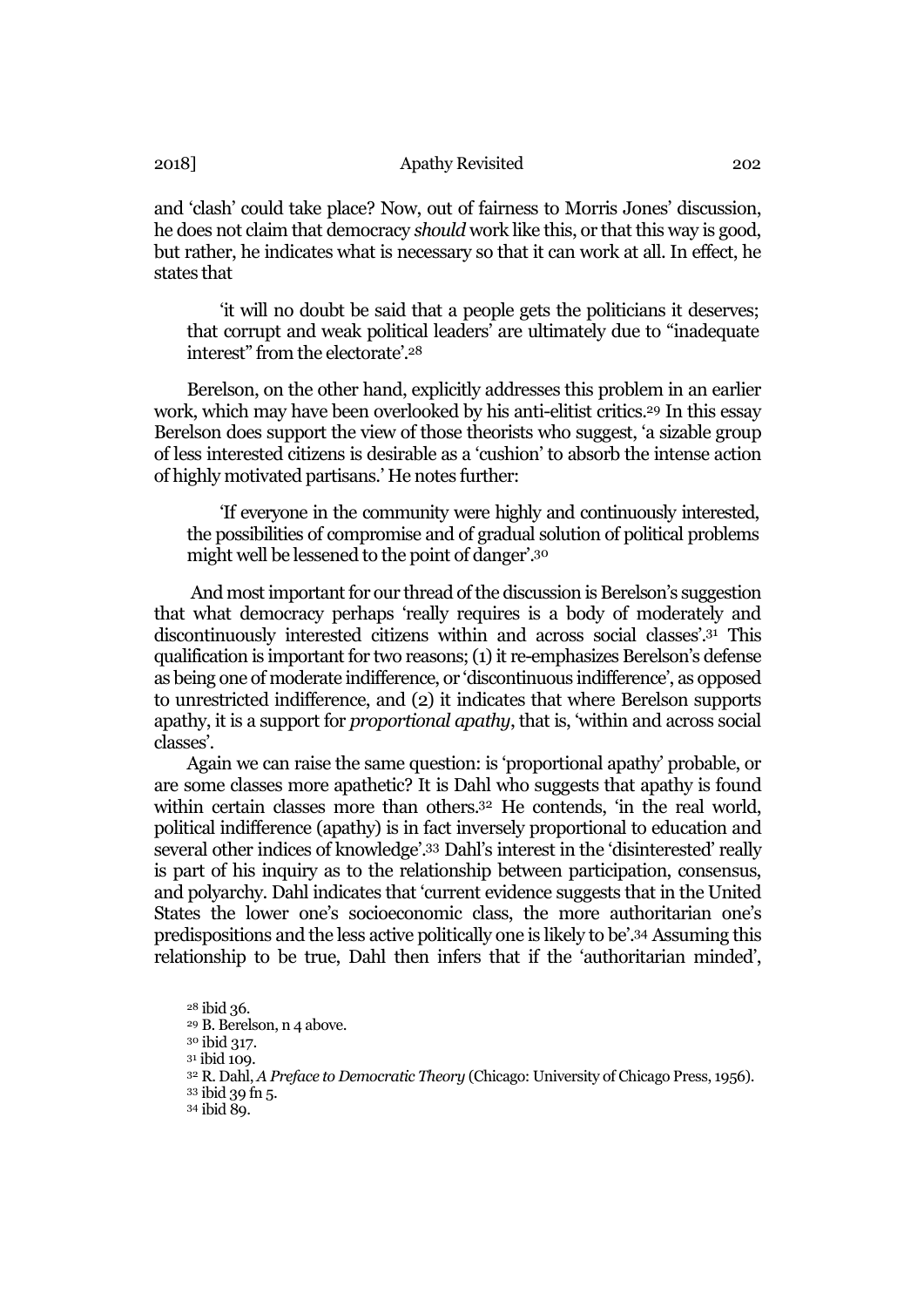politically inactive segments of society become active and enter the political arena, consensus on basic norms must be declining and in turn, to the extent that this consensus declines, polyarchy would be expected to decline. Dahl's theoretical argument is not an outright defense of apathy. More accurately, it is a response and counter-proposal to the notion that an increase in political activity is always associated with an increase in polyarchy. But for our purposes here, the important element in Dahl's discussion is his assertion that the citizens from lower socioeconomic classes tend to be – in direct relation to their socioeconomic level – (i) less politically active, and (ii) of a more authoritarian predisposition. Now, from this relationship, can we infer that the less politically active (the apathetic) are (a) from lower socio-economic classes, and (b) of a more authoritarian predisposition? If so, this may raise several implications for our discussion. Yet, before going too far, we must note that the referent model of democracy for Dahl's discussion is the American model, and 'as for the finding that the rich participate in politics more than the poor, it is above all an American finding'.35 Let this suffice to raise questions as to the probability of proportionate apathy, and the potential harms from 'selective' apathy.

Summing up and sorting through the previous discussion, we can now distinguish and discuss some of the potential harms and values of apathy in a liberal democracy. First, an apathetic part of the society may serve as a counterforce to the extremely interested, the fanatics, 'who constitute the real danger to liberal democracy,' as suggested by Morris Jones.36 Berelson's discussion calling for a 'healthy balance' between the strong and weak-passioned citizens also underscores the potential value of a politically indifferent *part* of society as a *counter balance*, or 'cushion', to the 'highly interested … motivated by strong sentiments.' Moreover, tolerance and cooperation, two facilitating conditions for the smooth functioning of liberal democracy in a pluralist society, are perhaps more induced by indifference than by its possible opposite, extreme participation.

Another proposed, potential benefit of apathy is its 'virtue' as an indication of the liberty in liberal democracy.37 The argument, touched upon earlier, contends that the accepted existence of an apathetic section of the electorate demonstrates that people are free to participate or not to participate in politics. As Morris Jones noted, 'the apathetic part of the electorate…is a sign of a liberal democracy that is prepared to recognize that 'there are and always will be some persons for whom political activity would be largely a waste of time and talent' and is prepared to leave them alone.' Although we may agree that any attempts to coerce the apathetic into participating are unacceptable for a liberal democracy, and therefore the apathetic should be left alone, this is not the same as to find

<sup>35</sup> G. Sartori, n 13 above, 105.

<sup>36</sup> W.H. Morris Jones, n 8 above, 37.

<sup>37</sup> Here it is interesting to note the role of apathy, versus toleration, in Athenian democracy, as discussed by Thucydides in *The Peloponnesian War*.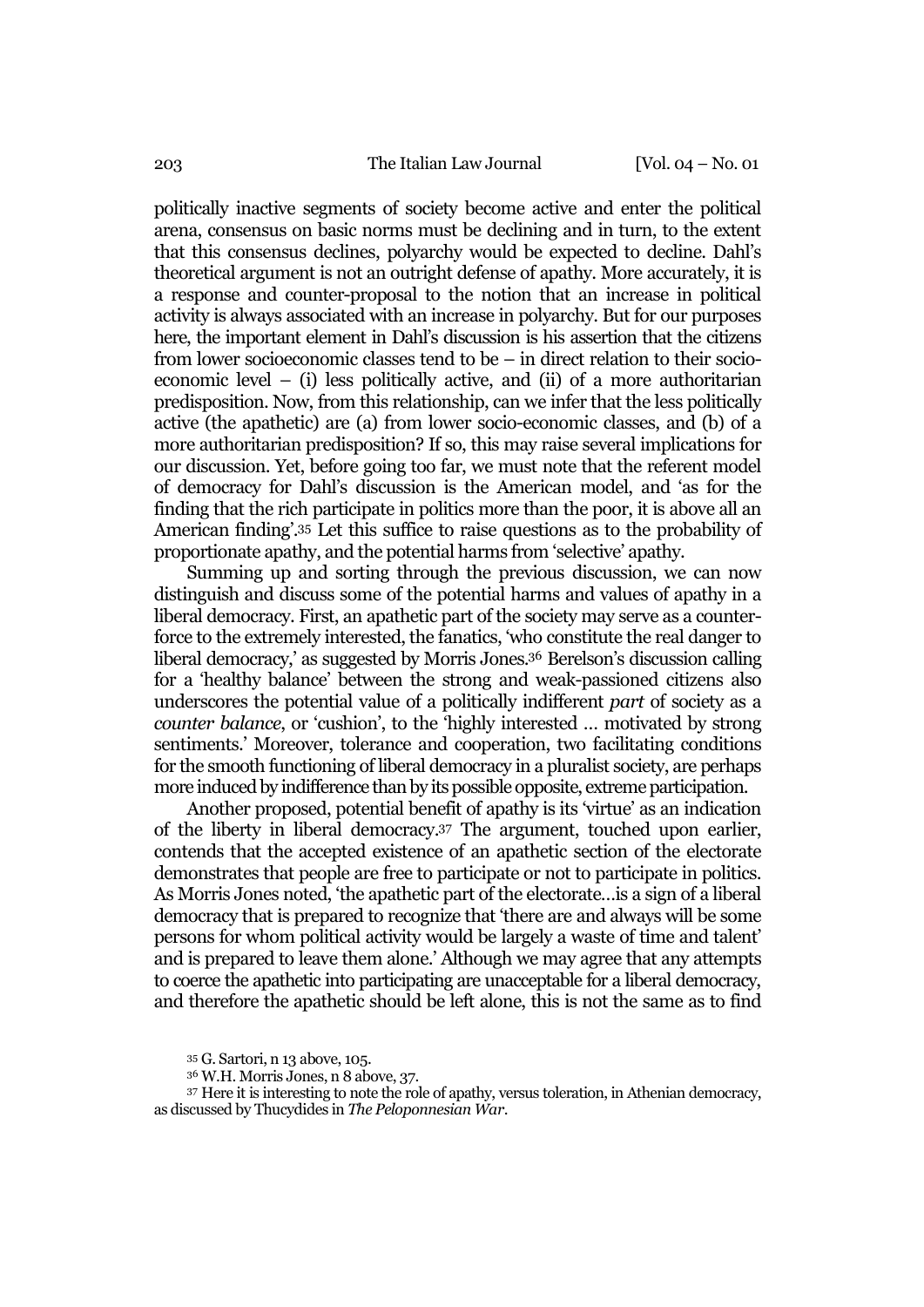'virtues' of liberal democracy among those citizens who show no interest in the democracy's 'workings.' As discussed earlier, liberty is as difficult in theory as it is in practice. So on this proposed 'pro' of apathy, we may wish to pass or call it a draw; 'Accepted apathy' in the electorate as a sign of freedom from coerced participation – yes. But that's about it, since freedom is really much more complicated and, at certain crucial junctures, may demand active participation for its achievement and subsistence. We recall, 'where there is wholesale apathy, liberty is easily lost'.38 What is more potentially harmful to liberal democracy than the loss of liberty? The general point is that discussions of apathy that fail to specify referents, degrees, or relativity to other concepts can get mixed up, leaving loopholes for readers, and often messing up the readers as well.

Next, does apathy, being conducive to toleration, tend to prevent fragmentation? Berelson makes reference to the value of 'not caring much' in preventing party splintering. He asserts, 'the splinter parties of the left, for example, splinter because their advocates are *too* interested in politics' (emphasis his). While I would suggest that party fragmentation is due to more than this, Berelson's point is well taken. It is true that toleration may be better facilitated by indifference than by rigid fanaticism; and toleration of differing viewpoints does seem to be indispensable not only in the mass electorate, (if, for example, the 'other' candidate wins and some cannot tolerate this outcome, what may happen?) but also in political parties and parliamentary groups, where pluralism and difference of opinion, when paired with rigid fanaticism, tend toward immobilism and group paralysis. So, the importance of toleration is accepted. But does toleration in this case come from apathy? When our reference groups are taking-part-in-person groups such as parties and parliaments, should toleration be discussed vis a vis fanaticism versus apathy? Certainly in the mass electorate, the answer is clearer: non-participants, by their virtue of not demonstrating any opinion, let alone a strong one, are then by definition tolerant. It makes sense to talk of an apathetic, non-participating member of this group. But in Berelson's example of the fragmented party whose fragmentation he attributes to its 'too interested advocates', I would suggest that sources of party fragmentation may also be found, and maybe more so, among the party activists and mobilizers. Isn't it often the divergent opinions among activists regarding mobilization tactics and party platform specifics (ie, the concerns of party activists and leadership) that may lead to a party's fragmentation? Is the splintering of the Chilean Communist Party attributed to its 'too interested advocates,' or to divergent opinions between hard-liners and soft-liners among the party's elite? In the party activist arena, would toleration be induced by apathy on the activist's part? The 'apathetic activist' is a weird thing to hope for. At this level of participation, it is more likely respect and compromise that help prevent fragmentation. The point is to notice how the 'value' of apathy changes

<sup>38</sup> G. Sartori, n 13 above, 305.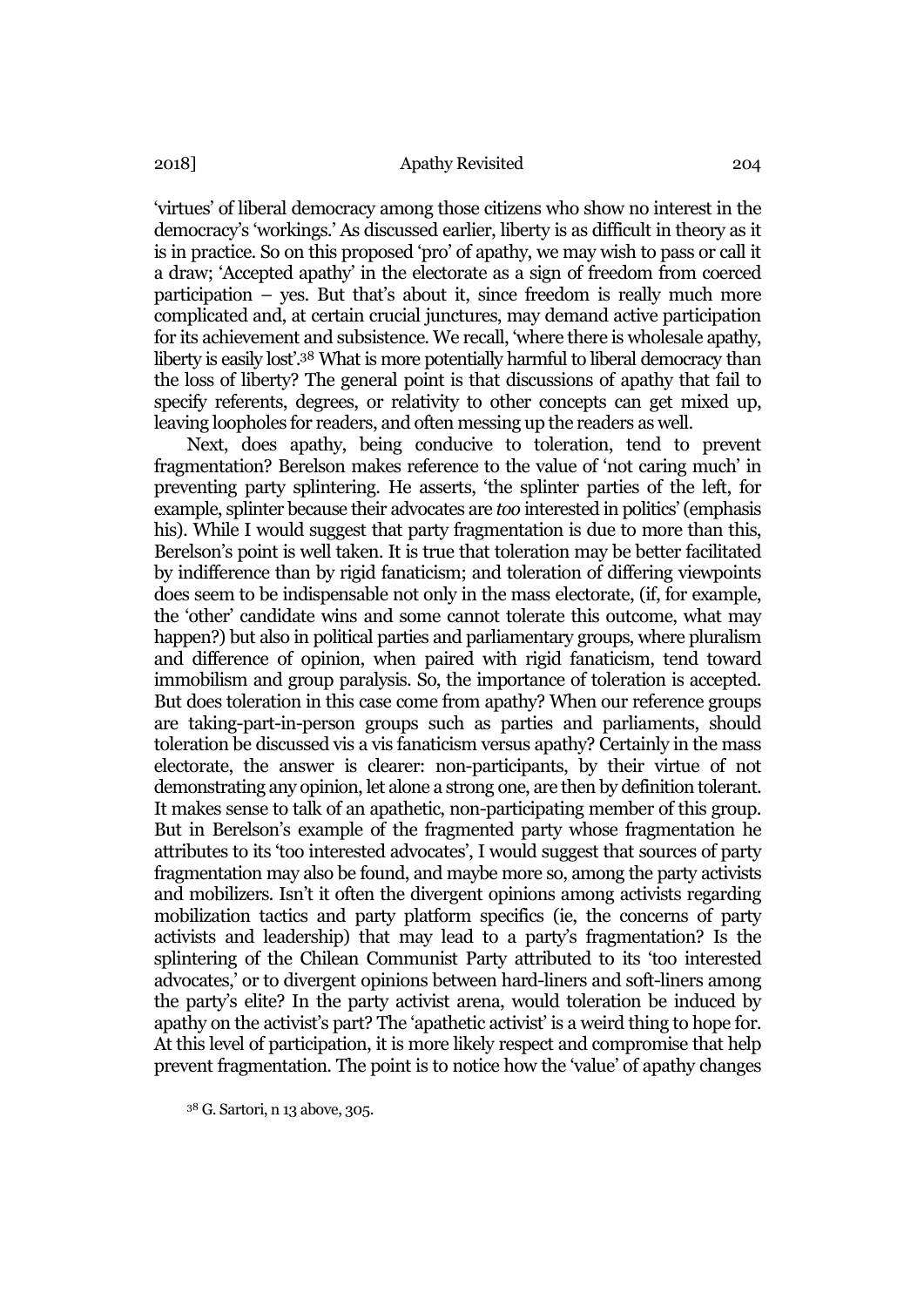as the reference group makes apathy a sometimes more, and sometimes less, salient concept.

I would like to pause on this point about apathy and its potential opposites in different arenas of participation. Interesting questions may be posed regarding the discussion of apathy among different referents. Taking the example above of parties, we can look at: (a) party advocates (horizontal relations within the electorate), (b) party activists (horizontal relations within the party), and (c) party advocates and activists (vertical relations between both groups). Discussing only the first two will still demonstrate the point. First, when we are referring to party advocates in the electorate, as in Berelson's discussion, the analysis of the potential value of indifference is based on an 'apathy vs. 'rigid fanaticism' ' continuum. Both of the polar opposites, apathy and rigid fanaticism, are plausible concepts for this reference group (a). The continuum here makes sense. And here Berelson's defense of moderate indifference as an alternative to rigid fanaticism can be defended. But if we follow my suggestion that in exploring party fragmentation we should also look at party activists, our reference group becomes (b) and the discussion concerns the tone of intra-party dynamics. Is the apathy v rigid fanaticism continuum still salient? Does it still make sense to argue about the pros and cons of apathy with respect to this reference group? No, for such an argument would make the mistake of inaccurately confusing indifference as nonparticipation, with non-extremism.39 The distinction is crucial since we can argue that once a citizen becomes a party activist, he is by definition participating, being active, and therefore, non-apathetic. So, one possibility here is still rigid fanaticism. What about apathy? Indifference is not a good opposite for fanaticism in this reference group and is, moreover, an inaccurate term.

The argument may be generalized by noting that once we change our reference group from the electorate to any other collectivity where mere membership in the group indicates a degree of real participation, the discussion as to the pros and cons of apathy changes. In fact, once we pass to some other 'spheres' of participation apart from the mass electorate, it is no longer apathy that is relevant to a discussion of the conditions facilitating the functioning of democracy. What becomes apparent by sorting through the discussion is the lack of conceptual clarity surrounding the concept of apathy, emphasized by the fact that apathy may even become an inaccurate term as the subject of the discussion changes. Thus, the salience of apathy as a concept in the discussions depends much upon what reference group or participation arena we choose to discuss. Inspired by the difficulties of sorting through the discussion, the following is a proposed manner of cleaning up the concept.

<sup>39</sup> The distinction between non-extremism and non-partisanship is made by W.G. Runciman and discussed in G. Sartori, n 13 above, 129, fn 71.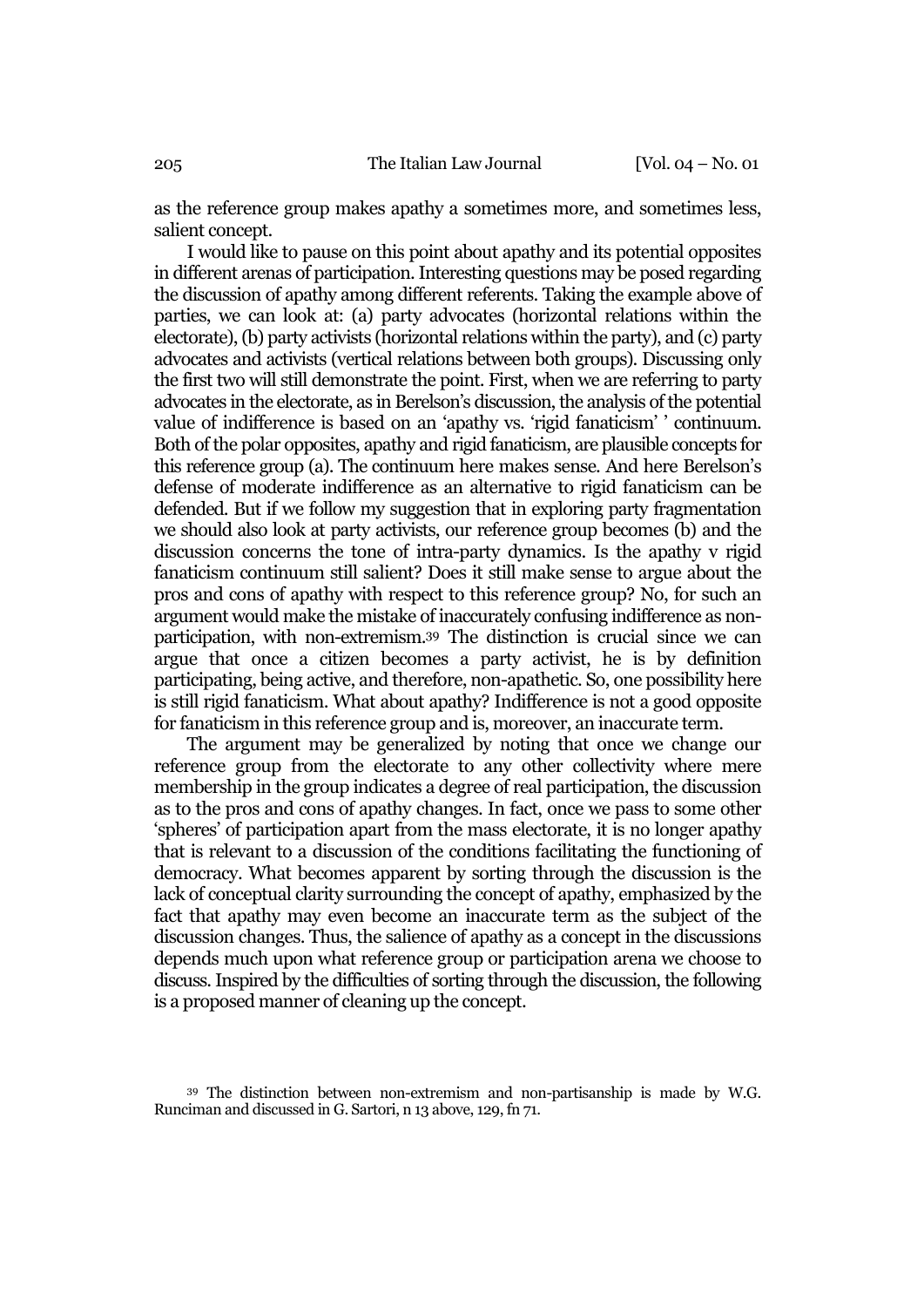## III. Conceptualizing Apathy: Another Try

This conceptual clarification of apathy involves two components. First, we are discussing apathy in terms of what it is not. Apathy is zero percent participation, a polar opposite of 'intense participation,' where 'intense participation may be (i) 100% participation, extremism, or (iii) violence. Apathy is a of intensity of participation which is equal to 0.' Second, participation may be simultaneously thought of as having different spheres or arenas. For the purposes of this paper, I will distinguish four different arenas of participation, each differentiated from the other by: (a) How many can participate, and, (b) What the participants participate in. It is important for the discussion that all concepts be clearly defined; participation here means 'taking part in person, and a self-activated, willed taking part'. Furthermore, its 'authenticity and effectiveness … is inversely related to the number of participants'.40

The first sphere of participation is the mass electorate. Here, the citizen is free to participate by 1. voting, or 2. some form of mass demonstration. Granted,

'when we speak of electoral participation and, in general, of mass participation, the concept is overstretched and points, more than anything else, to 'symbolic participation', to the feeling of being included'.<sup>41</sup>

For this reason, this is our 'lowest' sphere of participation, characterized by the participation ratio (as a fraction representing 'share' in participation) being its smallest.

Then I distinguish an arena that includes party activists and mobilizers. In this sphere, participation is (expected to be) 'greater' (in degree of intensity) because a) 'taking part in person', the ratio expressed by a fraction, is larger, since the group of activists and mobilizers tends to be smaller than the entire electorate, and b) the activity of the party activists and mobilizers is actually active 'activity'; it is more participation than mere 'voting' or demonstration because it implies 1. more decision making power in the activity at hand, and 2. more continuous (time frame) participating. Moreover, as discussed above, membership in this arena of participation assumes participation. In other words, he who is a party activist belongs to this arena because we have identified him as an activist by observing his active participation; here a degree of intensity of participation is assumed. Unlike the electoral arena where membership signifies only the option to participate if so desired, it is the exercised option to participate – and to participate in more than voting – that distinguishes the activist from the interested voter. The importance of this distinction for the discussion we have been pursuing is that once our reference group changes from the electorate to this second arena of party activists, by definition apathy (as non-participation)

<sup>40</sup> ibid 113-114. <sup>41</sup> ibid 233.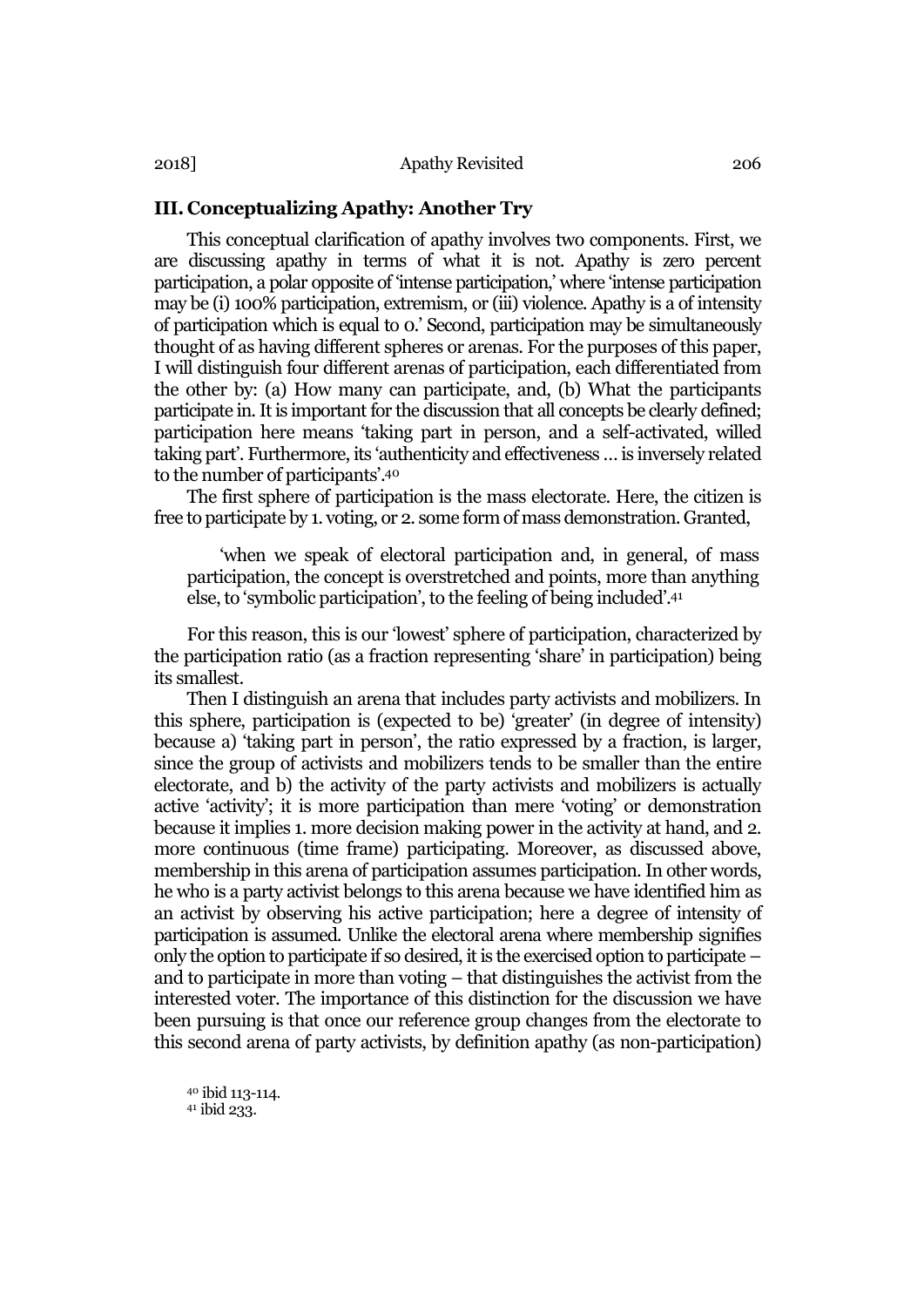is no longer a salient issue. True, there may be a party activist who becomes inactive, apathetic; but such behavior, being contrary to the defining characteristics of his arena, would probably bring about his retreat or removal from this sphere.

I must stress here that these spheres can be placed on a continuum, indicating that there are degrees of participation in between the ones designated by our four spheres. A citizen's participation in community groups, voluntary associations, and other such collectivities provides participation activities which do allow for more 'real' participation in terms of a smaller number of total participants. But the vertical placement of the spheres serves to suggest a more 'real' participation in the 'higher' arenas, in terms of competence, due to the selective election or appointment processes by which members become members. This applies to the last two spheres. For the present discussion, only four spheres are distinguished to keep it simple. The continuity between arenas, the existence of groups inbetween these spheres, however, is important and the role of these groups (or sub-spheres) should not be disregarded.

A third participation arena I have chosen to distinguish here includes the elected body – such as parliament.42 Again, membership assumes a degree of intensity of participation that is greater than zero percent. Moreover, to the question, Participating in what? We can reply – participation as taking part in person in decision making. Just as the case of the arena 'below' it, a discussion of apathy (as non-participation) here becomes pointless. Elected representatives have chosen to participate, it is their business to participate, and they are where they are because they have promised to participate on behalf of somebody else, some 'body' being segments of the electorate. So, apathy as non-participation looses significance here. Now, a counter argument may suggest that the case of the apathetic or indifferent parliament member is conceivable. I would concede that this may be possible a) only on a discontinuous basis, ie –indifference on certain distinct issues, and b) that even in this case, 'indifference' as nonparticipation is not an accurate term to use in this arena and should not be confused with non-extremism (a discussion discussed earlier).

Finally, we come to the last arena being distinguished here: the committee sphere, the decision making and decision-forming arena. The argument is the same as for the previous two spheres. Since committee membership assumes participation, a discussion of the potential pros and cons of apathy becomes meaningless. And this contention is most accurate here, in the committee arena, where a committee  $-$  a) by way of its small size, allows for a larger participation ratio (each member thus has more weight) and; b) by way of what the committee members participate in – decision making – represents 'the optimal unit for real

<sup>42</sup> Again, participation in this arena is increasingly relevant as we move toward supranational government structures such as the EU. See L. Sidentop, *Democracy in Europe* (London: Penguin, 2000).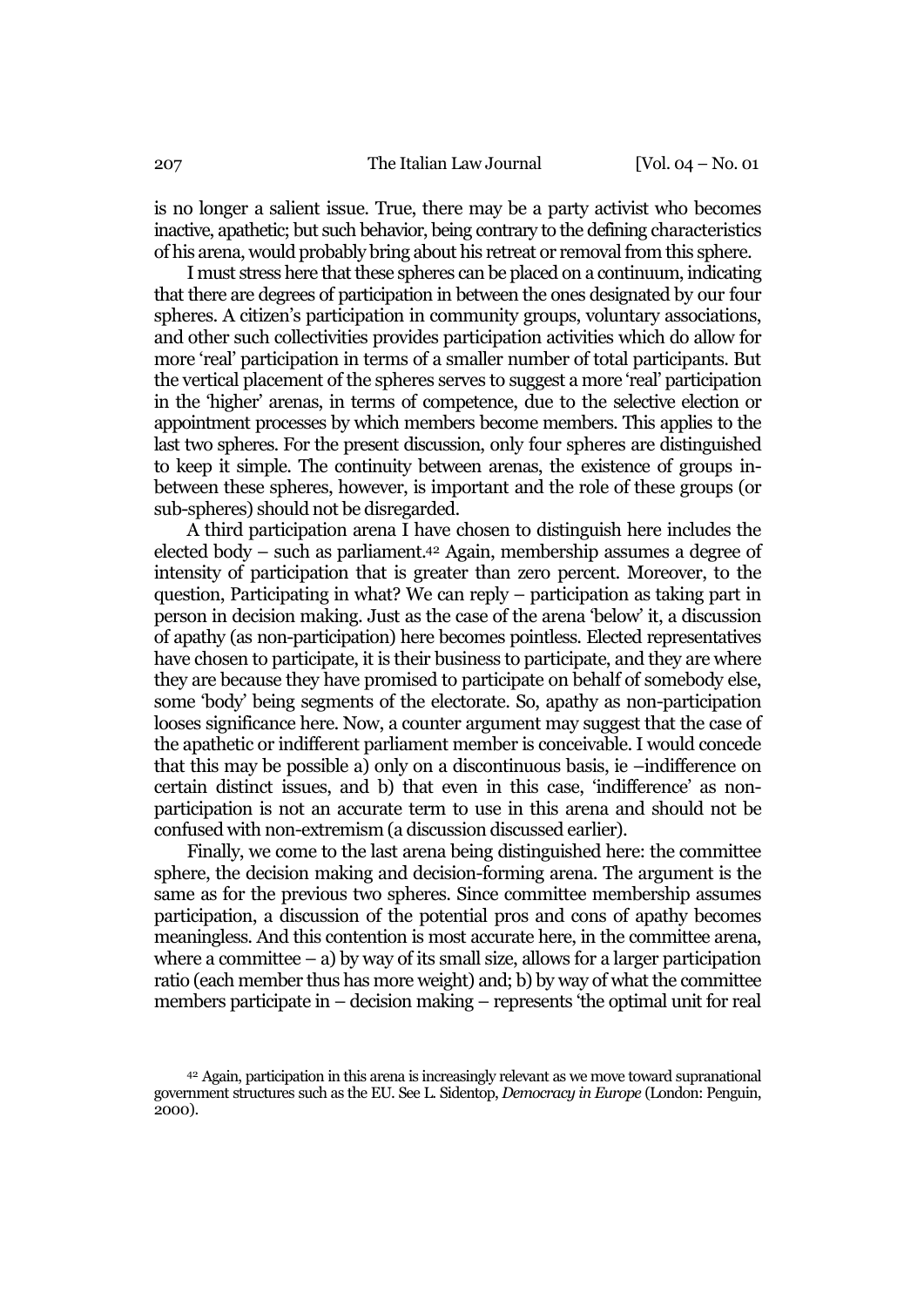participation...'.43

So, where does our discussion of apathy lead to now having marked these participation arenas? What I have suggested throughout the review of the literature, and what becomes more apparent through the distinction of participation spheres, is that a discussion of the positive or negative role played by apathy in a liberal democracy changes as we change referents (arenas). After the first sphere, what becomes meaningful to the discussion is no longer the 'apathy vs. its potential opposites' question, but rather, a) what is the relationship between these potential opposites? And, b) is there a tendency towards one of the opposites, more than another, in the different spheres? I propose we turn to each of these points.

Earlier I suggested a set of continua that seems useful for discussing the concept of apathy in politics. Apathy was defined as non-participation, a conceptual polar opposite of 'intense participation', where intense participation may be thought of as a hundred percent participation, extremism, or violence. Depending on a citizen's degree of intensity of participation at time **t**, he would be placed on a point between apathy and one of the opposites on one of the three continua. Now, in addition, at time t, a citizen may be placed in one of the four participation arenas (or somewhere in a sphere on the continuum between the four designated arenas), according to 1. what he takes part in (voting, demonstrating, mobilizing, government decision making) and 2. the context of his participation (a dispersed voting collectivity, non-institutionalized community assembly or party, a concrete/institutionalized assembly, or a committee).

What the discussion has suggested thus far is that when we speak of the citizen in sphere 'A' or in an intermediary sphere up to, but not including, sphere 'B', we can theoretically speak about his degree of intensity of participation being somewhere between zero percent (apathy) and: a hundred percent participation, extremism, or violence. However, once we discuss the citizen as a part of sphere 'B' and beyond, the concept of apathy does not apply; the citizen is – by his location in sphere 'B' or beyond, – a participant. And since moving from sphere 'B' and beyond involves 1. an increased share of participation (smaller ratio) as spheres tend to become smaller, 2. greater institutionalization – the participationist is probably participating more, and 3. in more decision making. His intensity of participation on the zero percent to a hundred percent continuum approaches the one hundred percent extreme. But, this does not necessarily correlate with extremism or violence. And, inversely, the citizen at the mass level may decide to demonstrate by himself twenty-four hours a day. This would be a hundred percent participation, but would this be extremism, or both? This raises an important question.

How is the a hundred percent participant related to the extremist or the violent man? Is associated with a high intensity. Why would he participate a

<sup>43</sup> G. Sartori, n 13 above, 233.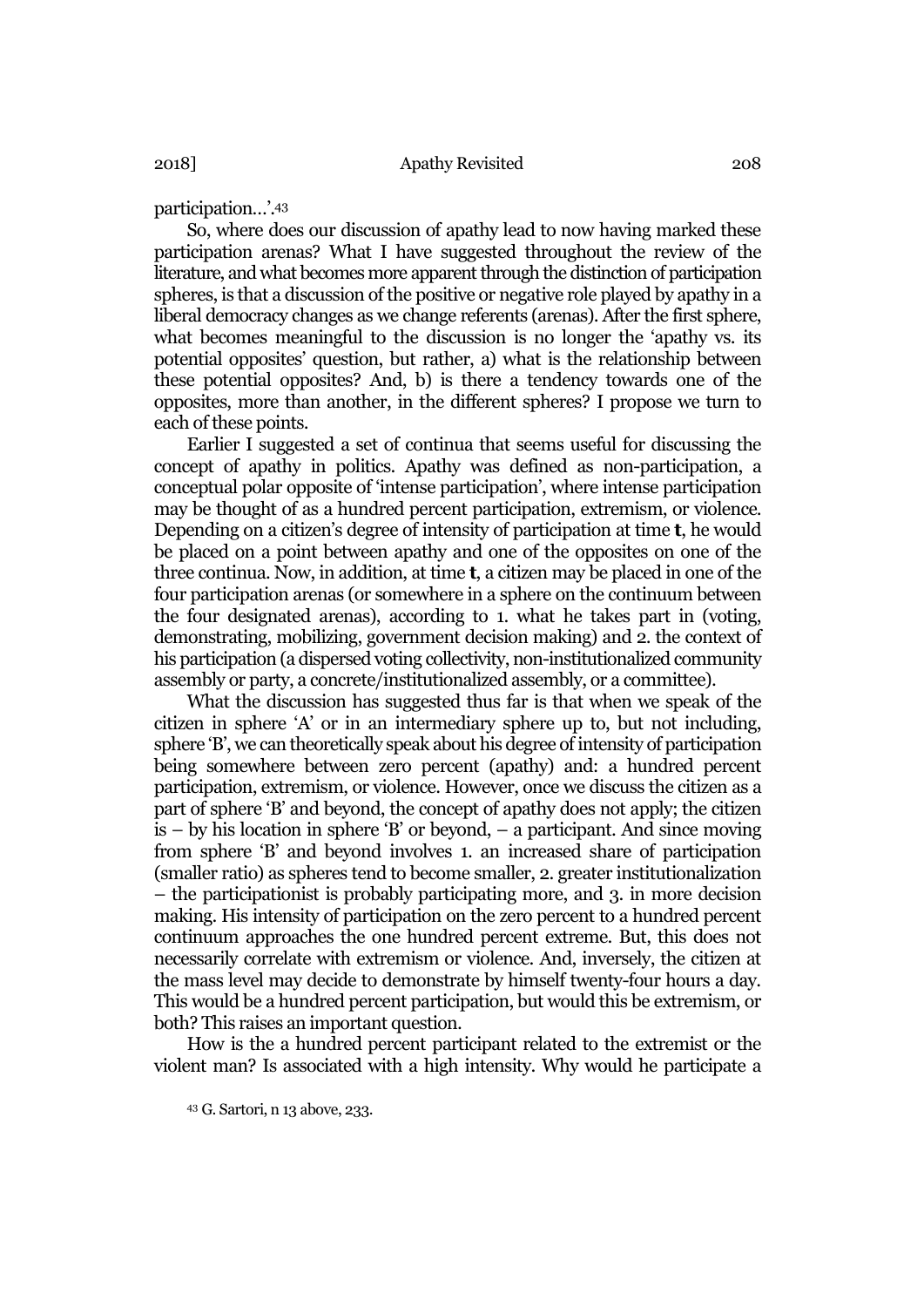hundred percent, doing nothing else but participating? He must feel intensely about something, the intensity then encouraging his one hundred percent devotion to participation, which in turn reflects the intensity of his action. We may even say,

'(…) Participation in the full sense assumes 'intensity.' The full participant is such because his reward is the activity itself. Whatever the prior motivations, the party activist, the incessant demonstrator, the engaged member of a grouping, feels intensely about politics'.44

In the continuum here a hundred percent participation is presented as the polar opposite of zero percent participation or apathy. The higher the degree of intensity, the nearer the citizen is located to the one hundred percent participation extreme.

Second, with regard to the zero percent Participation v Extremism continuum, the same argument applies: The nearer the citizen is to extremist behavior, the greater the degree of intensity of this individual. We must keep clear the relationship: Wherever there is extremity, there is probably intensity. But the contrary is not always true since a person may be intense without being extreme. Extremity is a position on a continuum of possible positions, while intensity tells how strongly a person feels about his or her placement. So the one hundred percent participant and the extremist are related *at least* through high intensity. But, what is specific to the extremist? 'The extremist is such because he has no doubts; he already knows, and is sure of what he knows'.45 In this sense, the extremist is not a knowledge seeker, rather, a knowledge destroyer in that 'extremists are usually taking a more selective view of a situation and must devote energy…to screening out opposing considerations'.46

Next, we can apply this criterion of intensity 'telling how strongly a person feels', to our third opposite, violence. To start off clearly, it's helpful to have some idea of the characteristics of the violent citizen. It was Cotta who suggested, 'The violent man is generally conceived of as impulsive, inconstant, and passionate'.47 And with regard to these three, 'it is passionality that impresses upon violence and the violent agent its typical distinctive tone and mode of being'. Since passion is itself associated with high intensity of feeling, then that passion-as-intensity which characterizes violence, also links violence to the other extremes, which share intensity as a characteristic. But, what is particular to violence and distinguishes it from other types of intense behavior? Where is the fine line, across which the violent man stands, and the one hundred percent

<sup>47</sup> S. Cotta, *Why Violence?: A Philosophical Interpretation* (Gainsville: University of Florida Press, 1985).

<sup>44</sup> ibid 118.

<sup>45</sup> ibid.

<sup>46</sup> R. Lane and D. Sears, *Public Opinion* (Englewood Cliffs: Prentice Hall, 1964).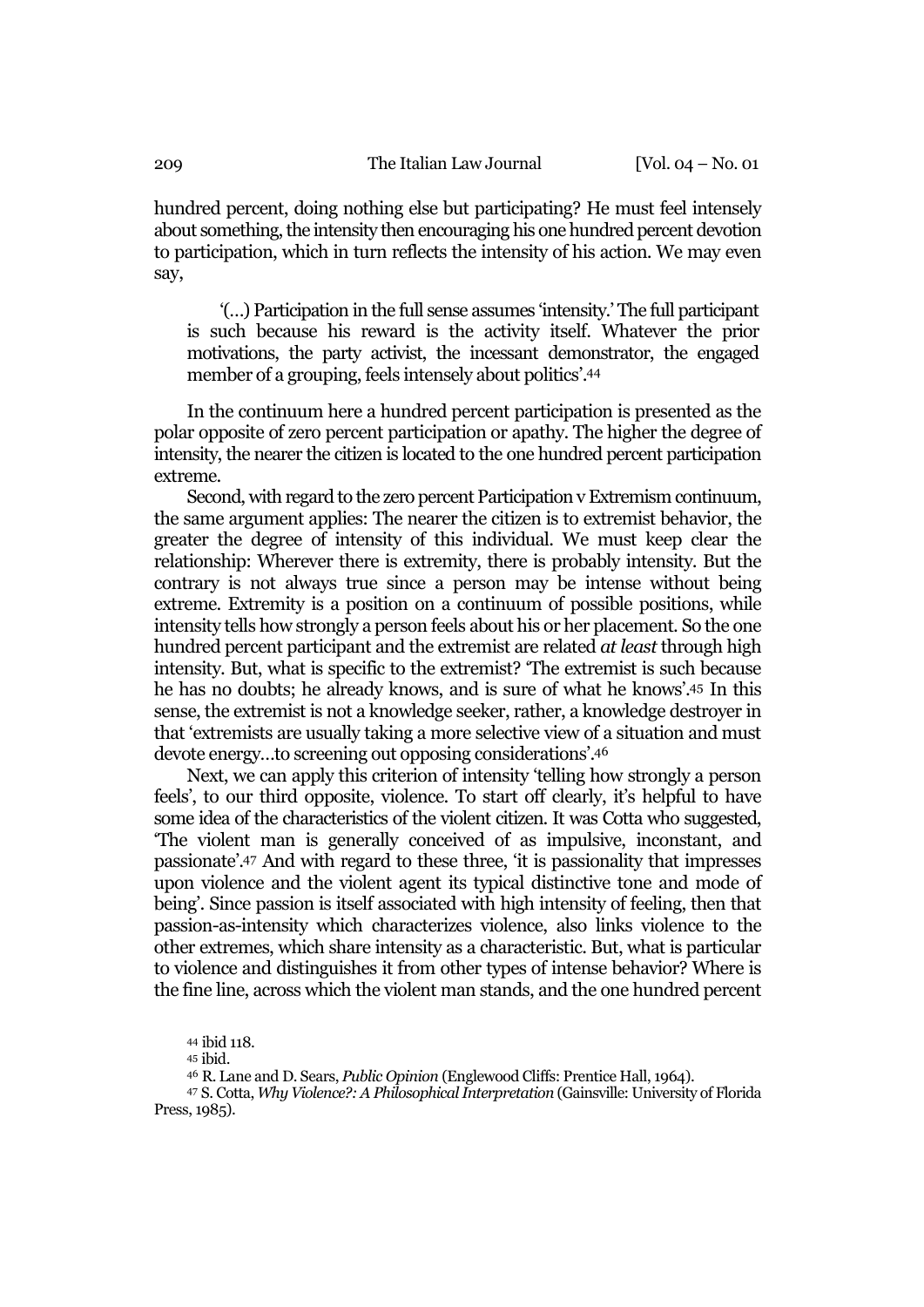participant or extremist does not pass? One answer may be the use of physical force; but is there more to it? We recall Cotta's insight into how the violent man is conceived: 'impulsive, inconstant, and passionate.' Is it the inconsistency and impulsive nature of the violent man that distinguish him from the one hundred percent participant and the extremist? It really is not degrees of intensity distinguishing these three, for they are all characterized by their high degree of intensity. Again the question – What distinguishes the violent man from his equally intense counterparts? This leads back to developing a clear idea of 'violence' and the 'violent man.'

Cotta suggests that it is passionality, characterized by 'immediacy, discontinuity, and unexpectedness' that 'impresses upon violence and the violent agent its typical, distinctive *tone* and mode of being'.48 But we may find a citizen who is immediate, discontinuous and unexpected in his participating behavior: this does not necessarily make him violent. But, if the citizen is discontinuous, immediate and unexpected – and is *also* really passionate (read highly intense), then we have something more than a nearly one hundred percent participant. To simplify these characteristics of violence, we may ask, what is their common thread? 'What, in fact, is the element common to immediacy, discontinuity, nondurability, and unforseeability if not indeed the absence of measure?'.49

Our answer, then, according to Cotta, is the absence of measure. Violence finds its source in a passion (intensity) which is 'outside the control of reason … unruly … not subject to any restraint.' We have, then, violence originating in an intensity (passion), an intensity without constraint, reason, or measure. Is it here we draw the line between violence, extremity and a hundred percent participation? All three of these share a high degree of intensity. But the intensity of the violent man becomes an autonomous, unrestrained intensity. The one hundred percent participant is intense, but can be intense inside constraints, within measure, within rules. The extremist comes closer to the violent man, and we may suggest that the extremist is a potentially violent man. We recall that 'the extremist is such because he has no doubts…he already knows, and is sure of what he knows', conditions which allow us to associate 'extremist behavior' with 'cognitive blindness'.50 With the extremist, there is no sense in talking out the issues. Since he already knows, he seeks no further opposing knowledge, he negates other knowledge. Violence, similarly, 'denies at the root the dialogical nature of existence…' Violence is 'cessation of the reciprocal recognition,' it 'refuses the dimension of otherness, and thus dissolves coexistence…'.51

But then, can't the extremist be extreme within rules, within measure?

<sup>48</sup> ibid 63 (emphasis in original).

<sup>49</sup> ibid 64.

<sup>50</sup> G. Sartori, n 13 above, 118-119.

<sup>51</sup> S. Cotta, n 47 above, 66.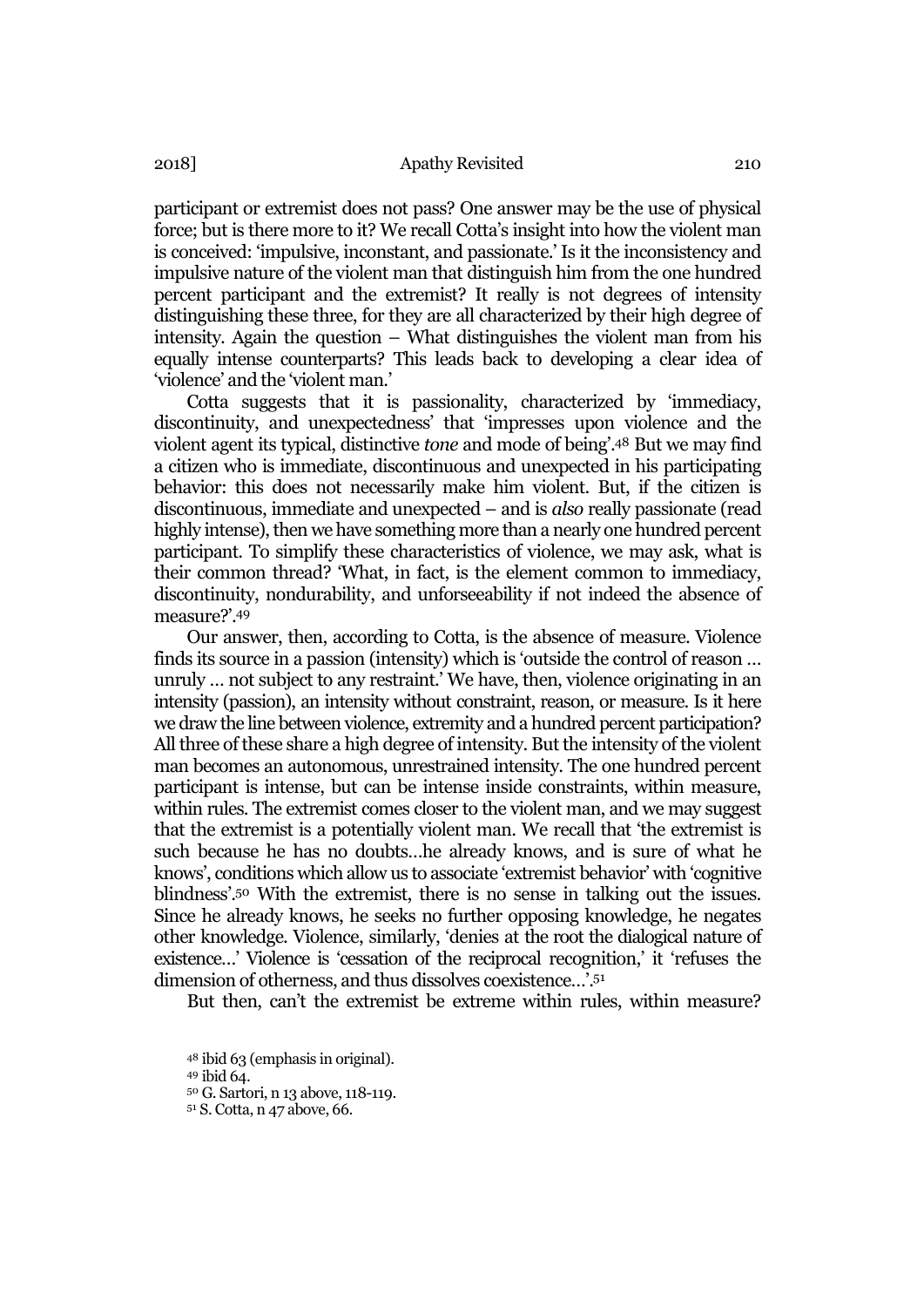Even though he opposes the 'other', does he not recognize it? The answer is more difficult, but it is still probably – yes. The extremist has not necessarily broken with measure. Extremity may lead to rupture, but it is not defined by it. In fact, isn't the Extremist extreme because of his strong inner measure, by which he selects and screens out opposing considerations? By this inner measure, doesn't the extremist's behavior become predictable? The extremist would say either 'black' or 'white', but he is always siding with one extreme and completely opposing the other – implying a routine, a rule. In contrast, the violent man is unpredictable and impulsive.52

The line is very fine, yet important, between extremism and violence. And what the difficulty of distinguishing clearly between our three extremes has suggested is that while one does not necessarily imply the other, they are closely related. The danger implied here, and important to our discussion, is that the one hundred percent participant appears to be closely related to the extremist and the violent man.

Having worked up to this point, to one of 'extremes', it is time to wind down and to tie up all the ends as we go. We just suggested a potentially close relationship between one hundred percent participation, extremism, and violence. We are left to discuss the salience of these extremes and the potential relationship, against their opposite – apathy – in each of the participation spheres.

In the committee sphere, characterized earlier as 'optimally' meeting the 'real participation' criteria, we make no sense if we speak of the 'apathetic' committee member. Moreover, the extreme or violent committee member would lose his job: Unanimous agreements – facilitated by adherence to formal and informal rules, compromise, respect and discipline – are characteristic of the committee. The committee member, then, would probably sit somewhere on the zero percent to one hundred percent participation continuum. Given the high degree of participation (high ratio, decision making participation, and participation 'competence'), of the committee member, he would most likely be somewhere *nearer to* the one hundred percent extreme. But both extremes are excluded: zero percent, because it makes no sense, and one hundred percent participation, because as we have suggested earlier, the line differentiating the one hundred percent participant, the extremist, and the violent man is very fine; The high intensity of the one hundred percent participant relates him to the extremist and the violent man, neither of whom would last long on a committee.

In the sphere of 'the elected', a parliamentary body, the argument is somewhat similar: again, the zero percent endpoint is excluded. In parliament, the apathetic member is really not a possibility. And even if he is apathetic for a while, the law of anticipated reactions from the electorate probably challenges his inertia. The

<sup>52</sup> Cotta distinguishes three different 'rules' in the discussion of violence. Due to space constraints, they have not been extensively treated here.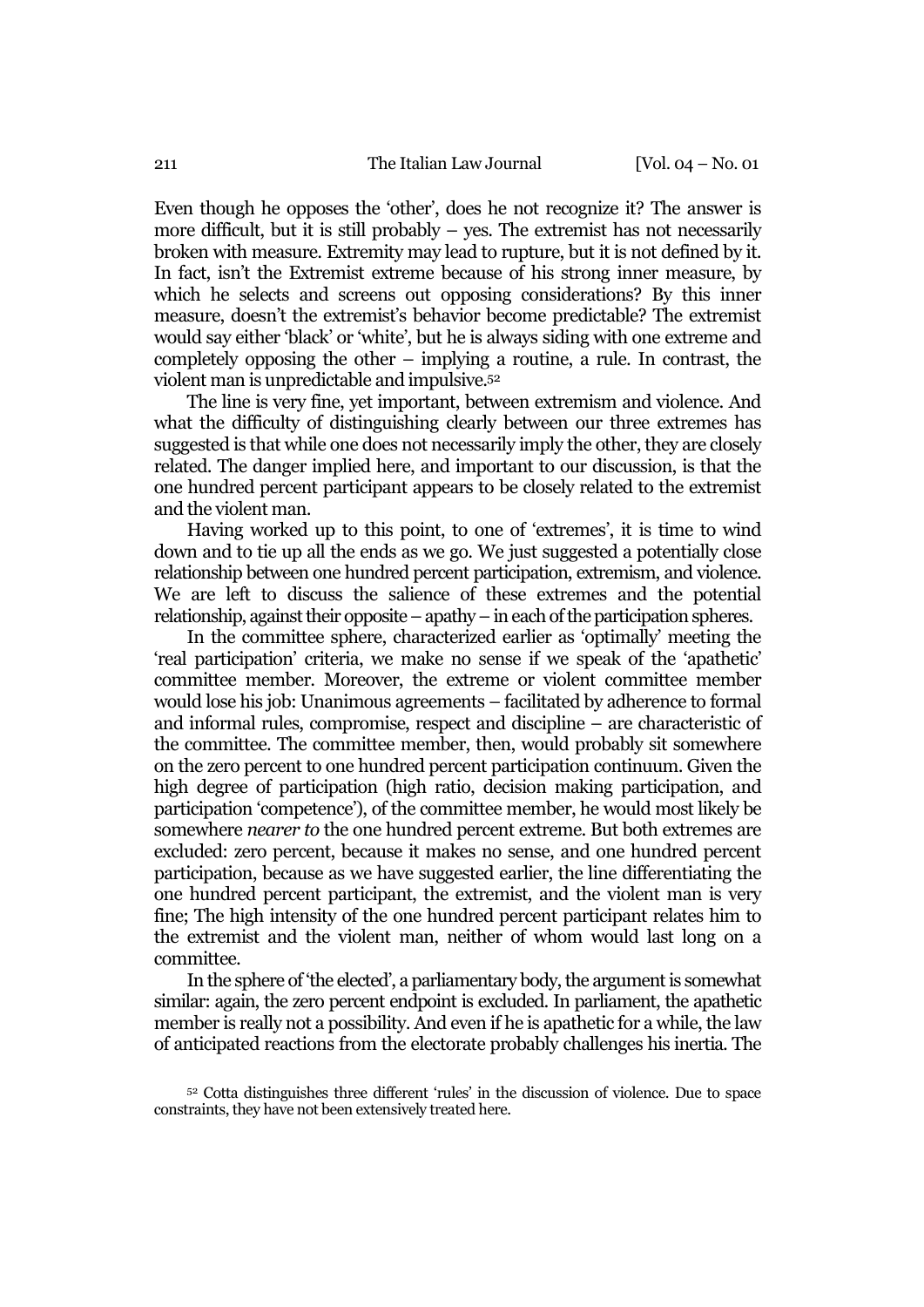other two continua, with the opposites of extremism and violence, cannot be completely ruled out. The Weimar Republic, the French Fourth Republic, and the Chilean Parliament under Allende suggest the possible and dangerous relationship, in this sphere, between participation, extremism and violence.

This is a good lead in for discussing the next sphere: party activists and mobilizers. The intensely participating party activist or mobilizer may be beneficial to a democracy: he may be stimulating the inactive citizen, spreading information, and other positive deeds. But a transformation to an extreme or violent activist or mobilizer poses a potentially uncontrollable threat. Through his role as mobilizer, he connects to the spheres below, the masses, and transfers his own intensity to these masses in the mobilization process. The violent, extreme, or even the one hundred percent-participating party activist then has the potentially dangerous power to multiply his own intensity. So, in this sphere, we hope the activist exercises self-control of this power. Unlike the committee or the parliament where the selection and election processes tend to control the intensity of the members, the activists and mobilizers must themselves keep from becoming what Hoffer warns against, 'True Believers'.53

We come full circle in the discussion, and return to the 'masses', the electorate, and the analysis of apathy in this specific sphere. In light of the discussion, how does apathy fare? First, referents make the difference. Within this sphere, we have two cases: 1. if apathy means not participating as non-voting, we are concerned that all the interests of society may not be articulated, particularly those of disadvantaged social groups.54 Here apathy is troublesome, but neither breaks nor makes democracy; it reflects the neutrality of the term, 'apathetic.' However, 2. when we consider cases in which the potential opposite of apathy is some variable degree of participation beyond casting a ballot, then the apathy may have a 'more than neutral' role in liberal democracy. Degrees and probable alternatives are important, for neither wholesale apathy, nor highly participator, extremist, or violent masses, are congenial to liberal democracy.

## IV. Conclusion

Suggestions that we attempt to improve the practice of democracy by moving towards one hundred percent participation (in greater intensity or extension) away from apathy should consider other possible 'endpoints' of political apathy besides voting, and the intricate relationships between them.

<sup>53</sup> R. Lane and D. Sears, n 46 above, 94-95. It is interesting to note, in this vein of True Believers, Lipset's discussion of coerced participation and the extremely high voter 'turn-out' in authoritarian systems. S.M. Lipset, *Political Man: The Social Bases of Politics* (New York: Doubleday, 1963).

<sup>54</sup> A. Lijphart, 'Unequal Participation: Democracy's Unresolved Dilemma' 91 *American Political Science Review,* 1-14 (1997).